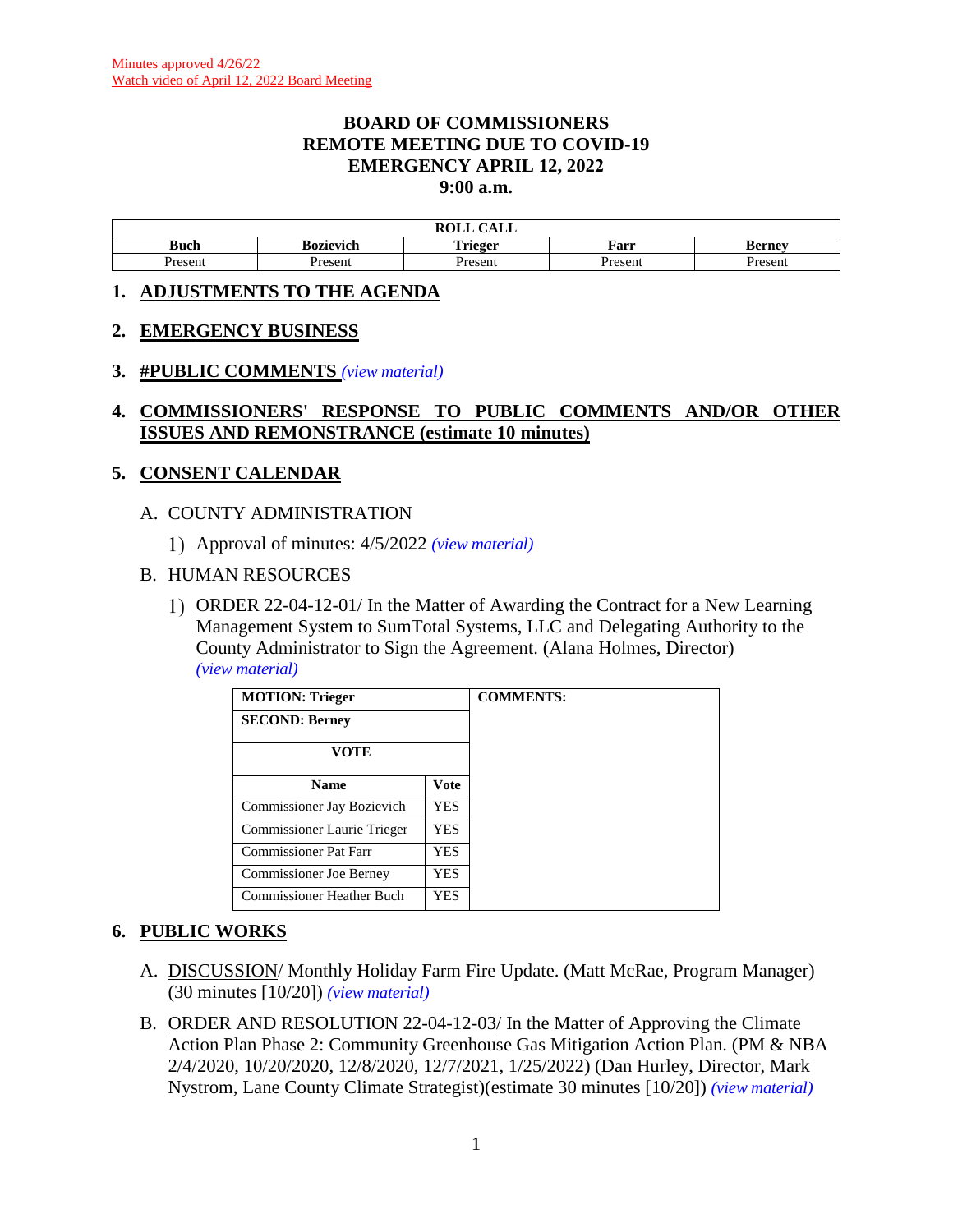| <b>MOTION: Berney</b>            |             | <b>COMMENTS: Motion to approve</b>                                          |
|----------------------------------|-------------|-----------------------------------------------------------------------------|
| <b>SECOND: Buch</b>              |             | order with the following amendments<br>1. Removal of NW language removed    |
| VOTE                             |             | from page 45. 2. Adjusting the<br>language on page 30 and 31 to refer to    |
| <b>Name</b>                      | <b>Vote</b> | reaching carbon neutrality rather than<br>descriptive changes. 3. Adding as |
| Commissioner Jay Bozievich       | NO.         | appendices the letters received from                                        |
| Commissioner Laurie Trieger      | <b>YES</b>  | the climate action committee and NW<br>Natural.                             |
| <b>Commissioner Pat Farr</b>     | YES.        |                                                                             |
| <b>Commissioner Joe Berney</b>   | YES         |                                                                             |
| <b>Commissioner Heather Buch</b> | YES         |                                                                             |

# **Recess**

# **TUESDAY, APRIL 12, 2022 – JOINT MEETING: BOARD OF HEALTH / BOARD OF COMMISSIONERS**

(Following Board of Commissioners Meeting) (REMOTE)

# **1. ADJUSTMENTS TO THE AGENDA**

# **2. PUBLIC WORKS**

A. DISCUSSION/ In the Matter of the Lane County 2021 Integrated Vegetation Management Program Annual Report. (PM & NBA 7/26/2016) (Melanie O'Hara, Natural Resource Specialist, Road Maintenance Division)(estimate 30 minutes [15/15]) *(view [material\)](http://www.lanecountyor.gov/UserFiles/Servers/Server_3585797/File/Government/BCC/2022/2022_AGENDAS/041222agenda/T.2.A.pdf)*

#### **Adjourn**

#### **7. HUMAN RESOURCES**

A. ORDER 22-04-12-02/ In the Matter of Approving a Market Adjustment for the County Administrator. (Alana Holmes, Director) (estimate 10 minutes [5/5]) *(view [material\)](http://www.lanecountyor.gov/UserFiles/Servers/Server_3585797/File/Government/BCC/2022/2022_AGENDAS/041222agenda/T.7.A.pdf)*

| <b>MOTION: Buch</b>            |            |
|--------------------------------|------------|
| <b>SECOND: Berney</b>          |            |
| VOTE                           |            |
| <b>Name</b>                    | Vote       |
| Commissioner Jay Bozievich     | <b>YES</b> |
| Commissioner Laurie Trieger    | YES.       |
| <b>Commissioner Pat Farr</b>   | YES.       |
| <b>Commissioner Joe Berney</b> | YES.       |
| Commissioner Heather Buch      | YES        |

# **8. COUNTY COUNSEL**

A. Announcements

# **9. COUNTY ADMINISTRATION**

A. Announcements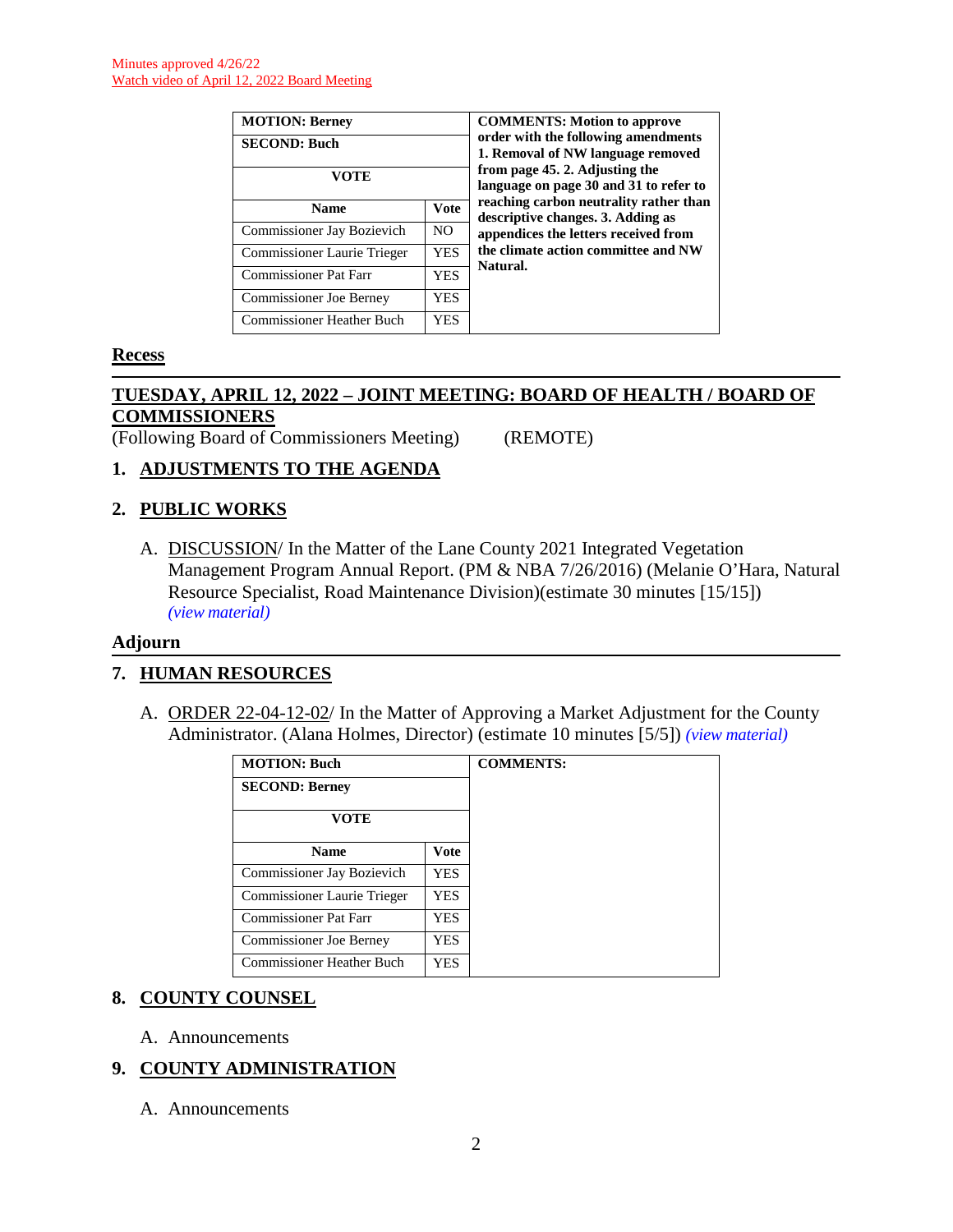B. ORDER 22-04-12-04/ In the Matter of Adopting Refinements to the Community Benefits Bidding Program for Capital Building Construction Projects. (Shawn Waite, Facilities and Capital Planning Manager; Clay Stillwell, Procurement Manager) (estimate 20 minutes [10/10]) *(view [material\)](http://www.lanecountyor.gov/UserFiles/Servers/Server_3585797/File/Government/BCC/2022/2022_AGENDAS/041222agenda/T.9.B.pdf)*

| <b>MOTION: Berney</b>          |                | <b>COMMENTS:</b> |
|--------------------------------|----------------|------------------|
| <b>SECOND: Buch</b>            |                |                  |
| <b>VOTE</b>                    |                |                  |
| <b>Name</b>                    | Vote           |                  |
| Commissioner Jay Bozievich     | N <sub>O</sub> |                  |
| Commissioner Laurie Trieger    | YES.           |                  |
| <b>Commissioner Pat Farr</b>   | YES            |                  |
| <b>Commissioner Joe Berney</b> | YES            |                  |
| Commissioner Heather Buch      | YES            |                  |

#### **10. EXECUTIVE SESSION as per ORS 192.660**  (Remote Meeting)

# **11. OTHER BUSINESS**

# **12. Recess**

*During the COVID-19 global pandemic, the Board of Commissioners will be hosting their board meeting via webinar. To watch the live stream of the meeting, click [here](https://lanecounty.org/cms/One.aspx?portalId=3585881&pageId=7842434) – no registration is required to watch the live webcast.* 

# **TUESDAY, APRIL 12, 2022 – REGULAR MEETING**

(1:30 p.m.) (REMOTE MEETING)

#### **13. PUBLIC WORKS**

A. ORDER 22-04-12-05/ In the Matter of Raising Disposal Fees for Lane County Solid Waste Services, Effective July 1, 2022. (Jeff Orlandini, Waste Management Division Manager)(estimate 15 minutes [5/10]) *(view [material\)](http://www.lanecountyor.gov/UserFiles/Servers/Server_3585797/File/Government/BCC/2022/2022_AGENDAS/041222agenda/T.13.A.pdf)*

| <b>MOTION: Trieger</b>           |             | <b>COMMENTS:</b> |
|----------------------------------|-------------|------------------|
| <b>SECOND: Berney</b>            |             |                  |
| VOTE                             |             |                  |
| <b>Name</b>                      | <b>Vote</b> |                  |
| Commissioner Jay Bozievich       | YES         |                  |
| Commissioner Laurie Trieger      | YES.        |                  |
| <b>Commissioner Pat Farr</b>     | YES         |                  |
| <b>Commissioner Joe Berney</b>   | YES         |                  |
| <b>Commissioner Heather Buch</b> | YES.        |                  |